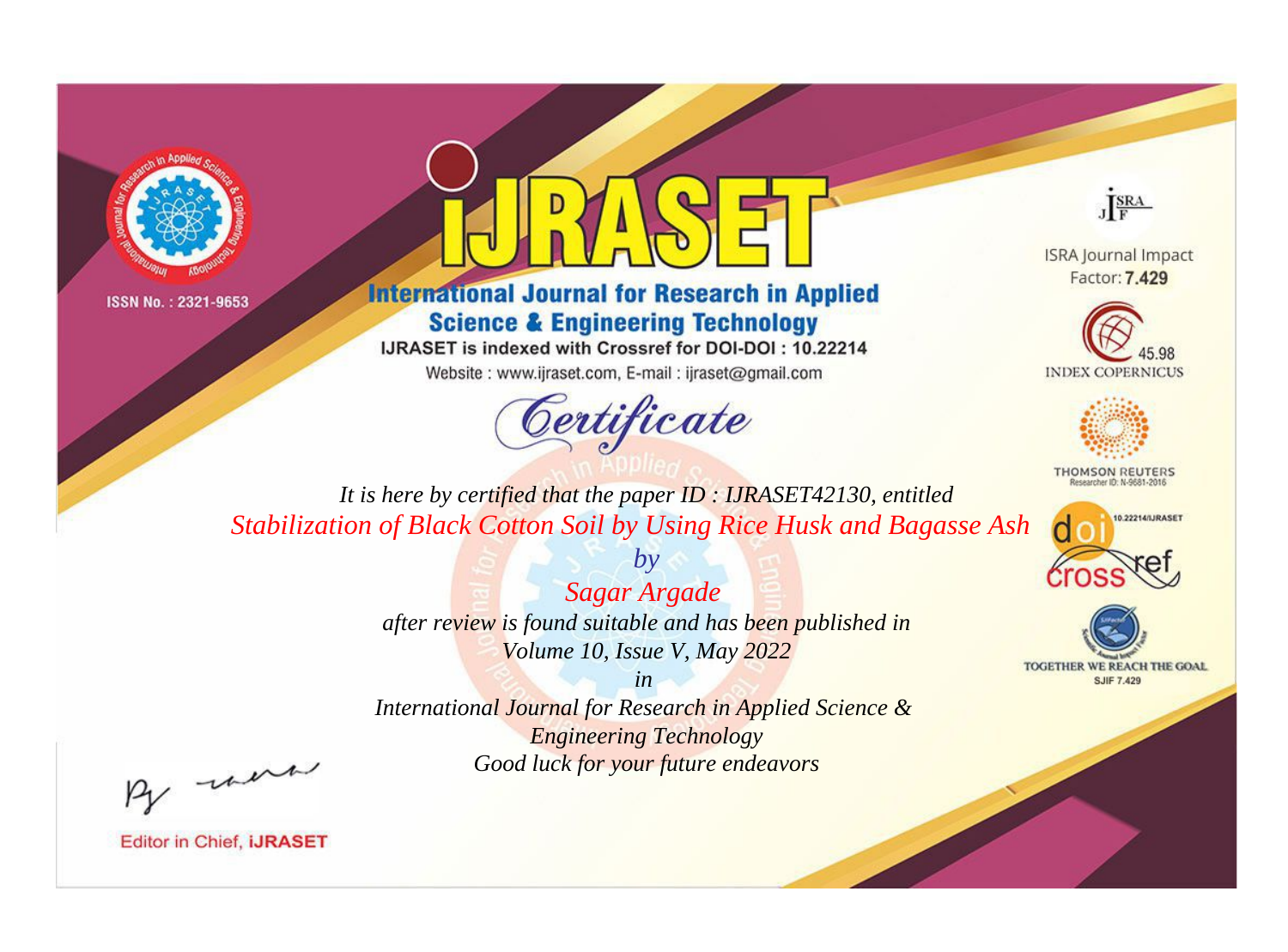



**International Journal for Research in Applied Science & Engineering Technology** 

IJRASET is indexed with Crossref for DOI-DOI: 10.22214

Website: www.ijraset.com, E-mail: ijraset@gmail.com



JERA

**ISRA Journal Impact** Factor: 7.429





**THOMSON REUTERS** 



TOGETHER WE REACH THE GOAL **SJIF 7.429** 

*It is here by certified that the paper ID : IJRASET42130, entitled Stabilization of Black Cotton Soil by Using Rice Husk and Bagasse Ash*

> *Sanchita Bamble after review is found suitable and has been published in Volume 10, Issue V, May 2022*

*by*

*in* 

*International Journal for Research in Applied Science & Engineering Technology Good luck for your future endeavors*

By morn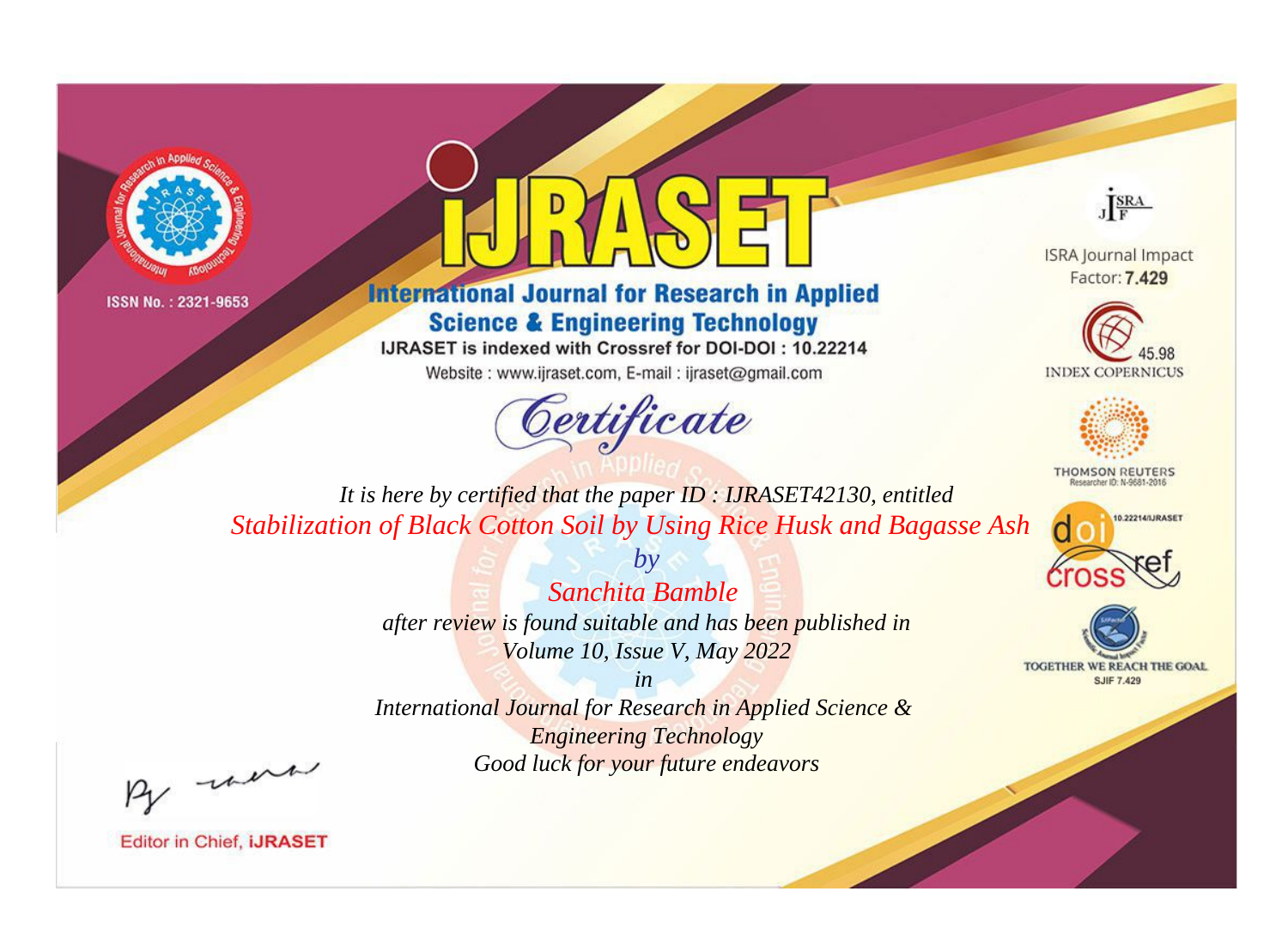



**International Journal for Research in Applied Science & Engineering Technology** 

IJRASET is indexed with Crossref for DOI-DOI: 10.22214

Website: www.ijraset.com, E-mail: ijraset@gmail.com



JERA

**ISRA Journal Impact** Factor: 7.429





**THOMSON REUTERS** 



TOGETHER WE REACH THE GOAL **SJIF 7.429** 

*It is here by certified that the paper ID : IJRASET42130, entitled Stabilization of Black Cotton Soil by Using Rice Husk and Bagasse Ash*

> *Gautam Budharam after review is found suitable and has been published in Volume 10, Issue V, May 2022*

*by*

*in* 

*International Journal for Research in Applied Science & Engineering Technology Good luck for your future endeavors*

By morn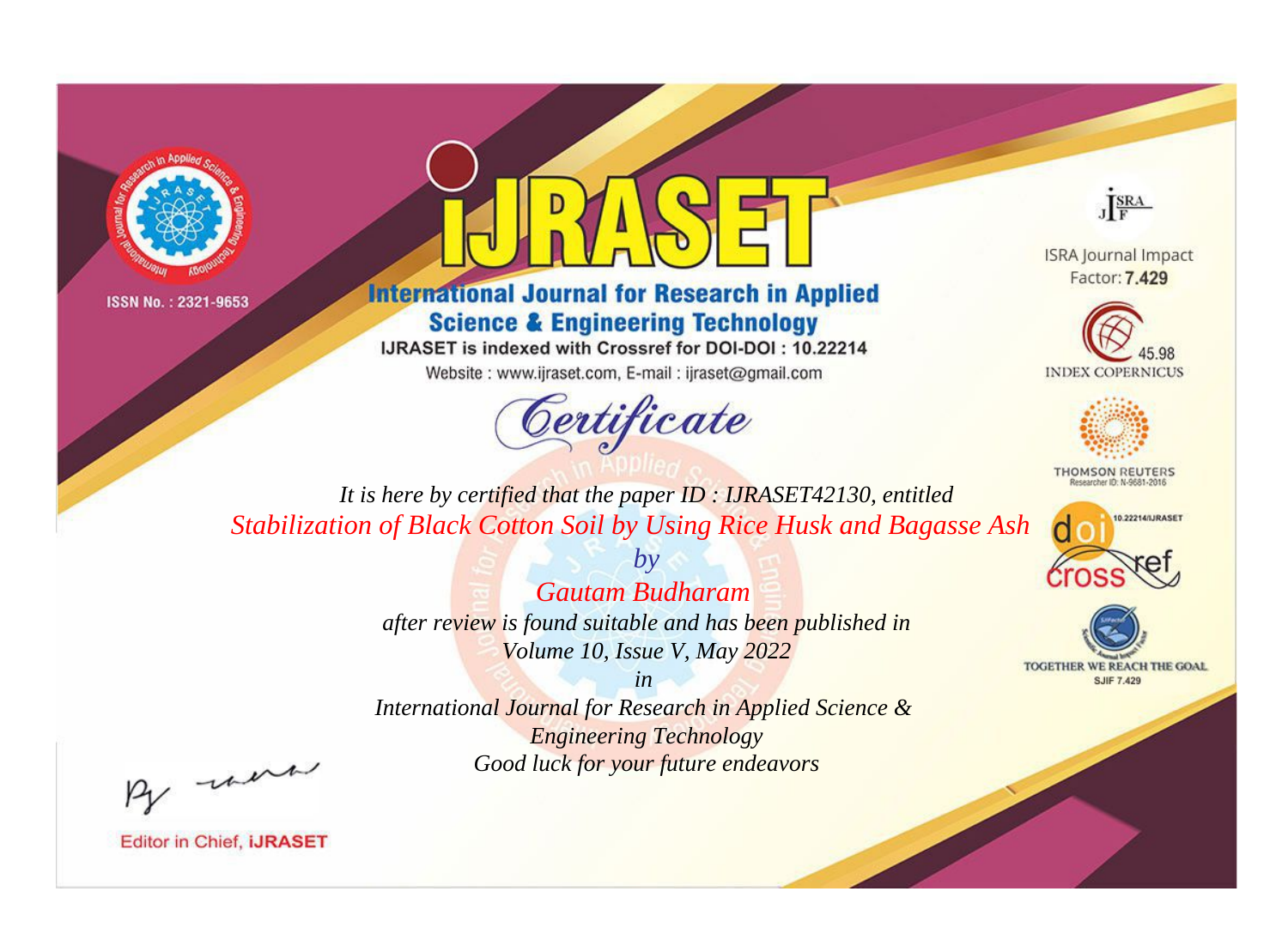



**International Journal for Research in Applied Science & Engineering Technology** 

IJRASET is indexed with Crossref for DOI-DOI: 10.22214

Website: www.ijraset.com, E-mail: ijraset@gmail.com



JERA

**ISRA Journal Impact** Factor: 7.429





**THOMSON REUTERS** 



TOGETHER WE REACH THE GOAL **SJIF 7.429** 

*It is here by certified that the paper ID : IJRASET42130, entitled Stabilization of Black Cotton Soil by Using Rice Husk and Bagasse Ash*

> *Saurabh Patil after review is found suitable and has been published in Volume 10, Issue V, May 2022*

*by*

*in* 

*International Journal for Research in Applied Science & Engineering Technology Good luck for your future endeavors*

By morn